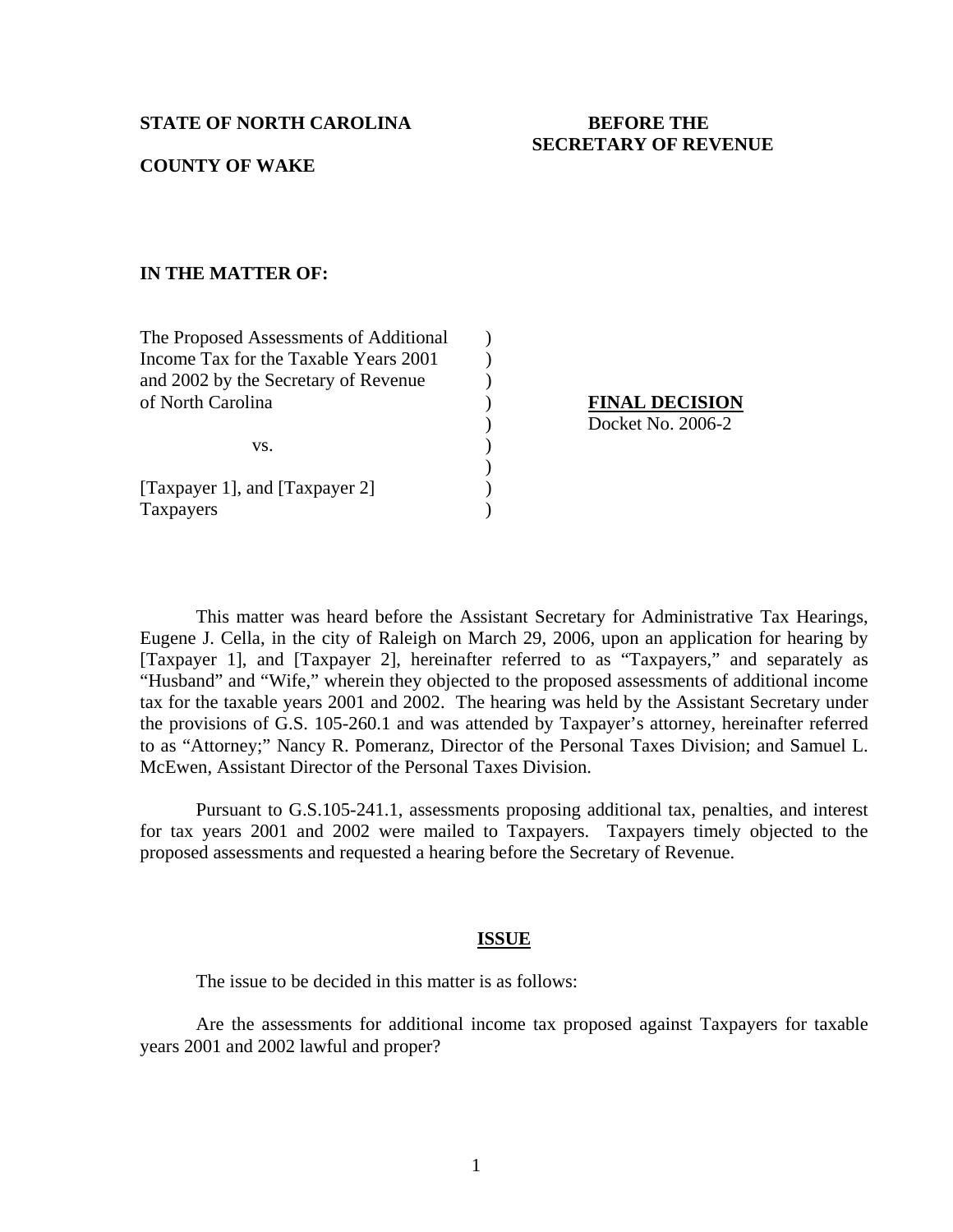## **EVIDENCE**

The evidence presented by Nancy R. Pomeranz, Director of the Personal Taxes Division, consisted of the following:

- 1. Memorandum from E. Norris Tolson, Secretary of Revenue, to Eugene J. Cella, Assistant Secretary for Administrative Tax Hearings, dated May 16, 2001, a copy of which is designated as Exhibit PT-1.
- 2. Taxpayers' North Carolina Individual Income Tax Return for the taxable year 2000, a copy of which is designated as Exhibit PT-2.
- 3. Taxpayers' North Carolina Individual Income Tax Return for the taxable year 2001, a copy of which is designated as Exhibit PT-3.
- 4. Taxpayers' North Carolina Individual Income Tax Return for the taxable year 2002, a copy of which is designated as Exhibit PT-4.
- 5. Notice of Individual Income Tax Assessment for taxable year 2001 dated October 4, 2005, a copy of which is designated as Exhibit PT-5.
- 6. Notice of Individual Income Tax Assessment for taxable year 2002 dated October 4, 2005, a copy of which is designated as Exhibit PT-6.
- 7. Various tax documents related to qualified business tax credits claimed on Taxpayer's 2000, 2001, and 2002 income tax returns, copies of which are collectively designated as Exhibit PT-7.
- 8. Letter from Rhonda R. Smith, Tax Auditor, to Taxpayers dated September 29, 2005, a copy of which is designated as Exhibit PT-8.
- 9. Letter from Attorney to Rhonda R. Smith dated October 26, 2005, a copy of which is designated as Exhibit PT-9.
- 10. Letter from Samuel L. McEwen, Assistant Director of the Personal Taxes Division, to Attorney dated December 1, 2005, a copy of which is designated as Exhibit PT-10
- 11. Letter from Attorney to Samuel L. McEwen, dated December 29, 2005, a copy of which is designated as Exhibit PT-11.
- 12. Letter from Eugene J. Cella to Attorney dated January 5, 2006, a copy of which is designated as Exhibit PT-12.
- 13. Letter from Attorney to Eugene J. Cella dated February 22, 2006, a copy of which is designated as Exhibit PT-13.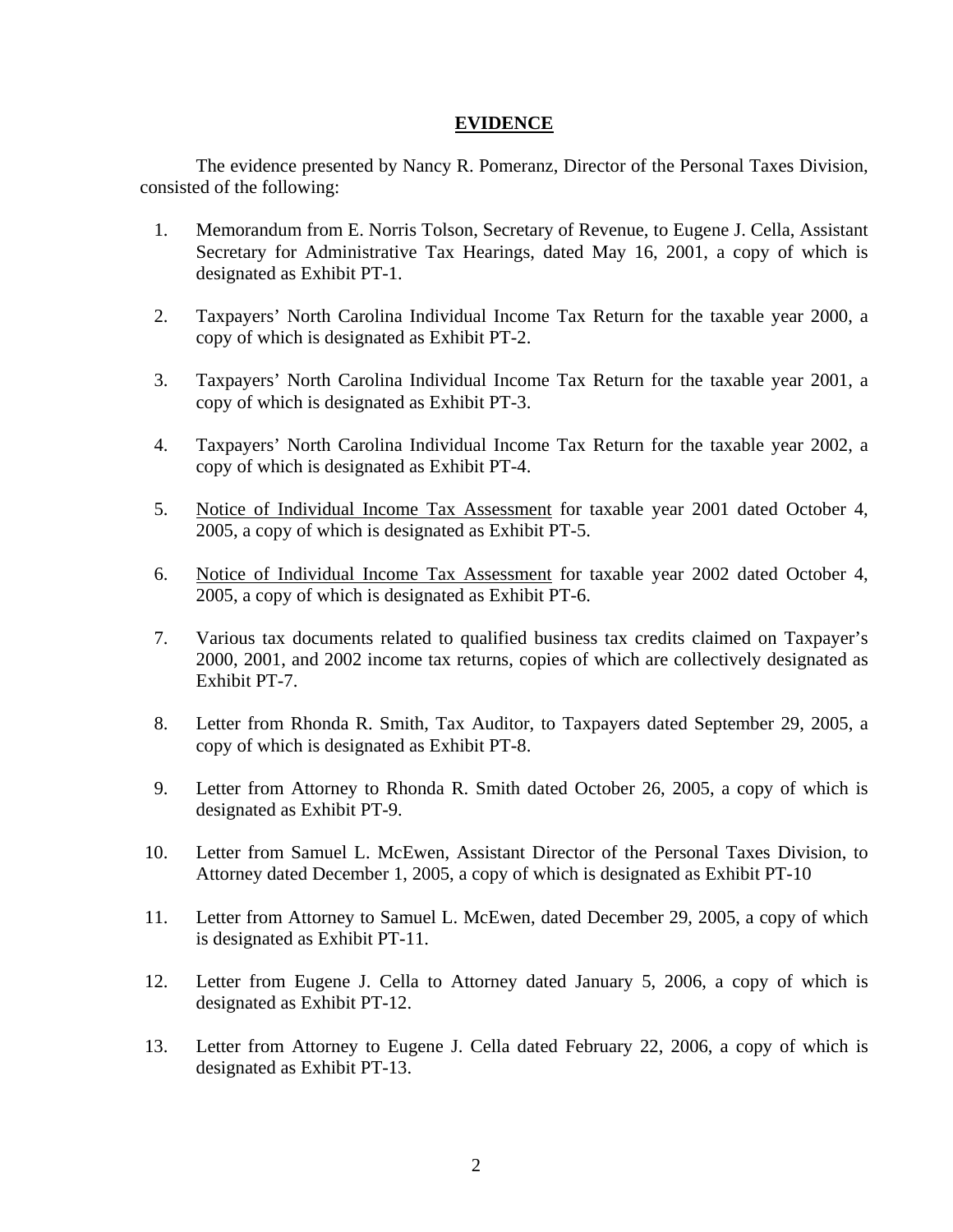14. Letter from Eugene J. Cella to Attorney dated February 22, 2006, a copy of which is designated as Exhibit PT-14.

At the hearing, Attorney presented a memorandum to Eugene J. Cella dated March 29, 2006, a copy of which is designated as Exhibit TP-1.

# **FINDINGS OF FACT**

- 1. Taxpayers were at all material times natural persons, sui juris, and were citizens and residents of North Carolina.
- 2. Husband was a partner in two pass-through entities, [Qualified Business 1] and [Qualified Business 2], ("Pass-Through Entities").
- 3. The Pass-Through Entities made investments in qualified businesses in calendar year 1999.
- 4. The investments by the Pass-Through Entities qualified for the tax credit for qualified business investments and the entities passed the credits to their partners. Husband's portion of the credits consisted of \$56,854 from Qualified Business 1 and \$34,207 from Qualified Business 2, for a total of \$91,061.
- 5. Taxpayers timely filed their North Carolina individual income tax return for tax year 2000 and claimed a tax credit of \$84,207 for investments in qualified businesses. The tax credit was limited on the return to \$50,000.
- 6. Taxpayers timely filed their North Carolina individual income tax return for tax year 2001 and carried over qualified business investment tax credits of \$34,569.
- 7. Taxpayers timely filed their North Carolina individual income tax return for tax year 2002 and carried over qualified business investment tax credits of \$6,478.
- 8. Upon examination, the Department disallowed the carryover of the qualified business investment tax credits because the amounts exceeded the maximum allowable credit of \$50,000 that was claimed on the income tax return for tax year 2000.
- 9. Notices of Individual Income Tax Assessment for taxable years 2001 and 2002 proposing additional tax, penalty, and interest were mailed to Taxpayers on October 4, 2005. Taxpayers objected to the proposed assessments and timely requested a hearing before the Secretary of Revenue.
- 10. Attorney contends that while the amount of credit that can be claimed in one year is limited to \$50,000, a taxpayer is allowed to carryover credit amounts in excess of \$50,000 for up to five years. Attorney contends that the amounts in excess of \$50,000 are considered "unused credits" to which the \$50,000 limitation does not apply.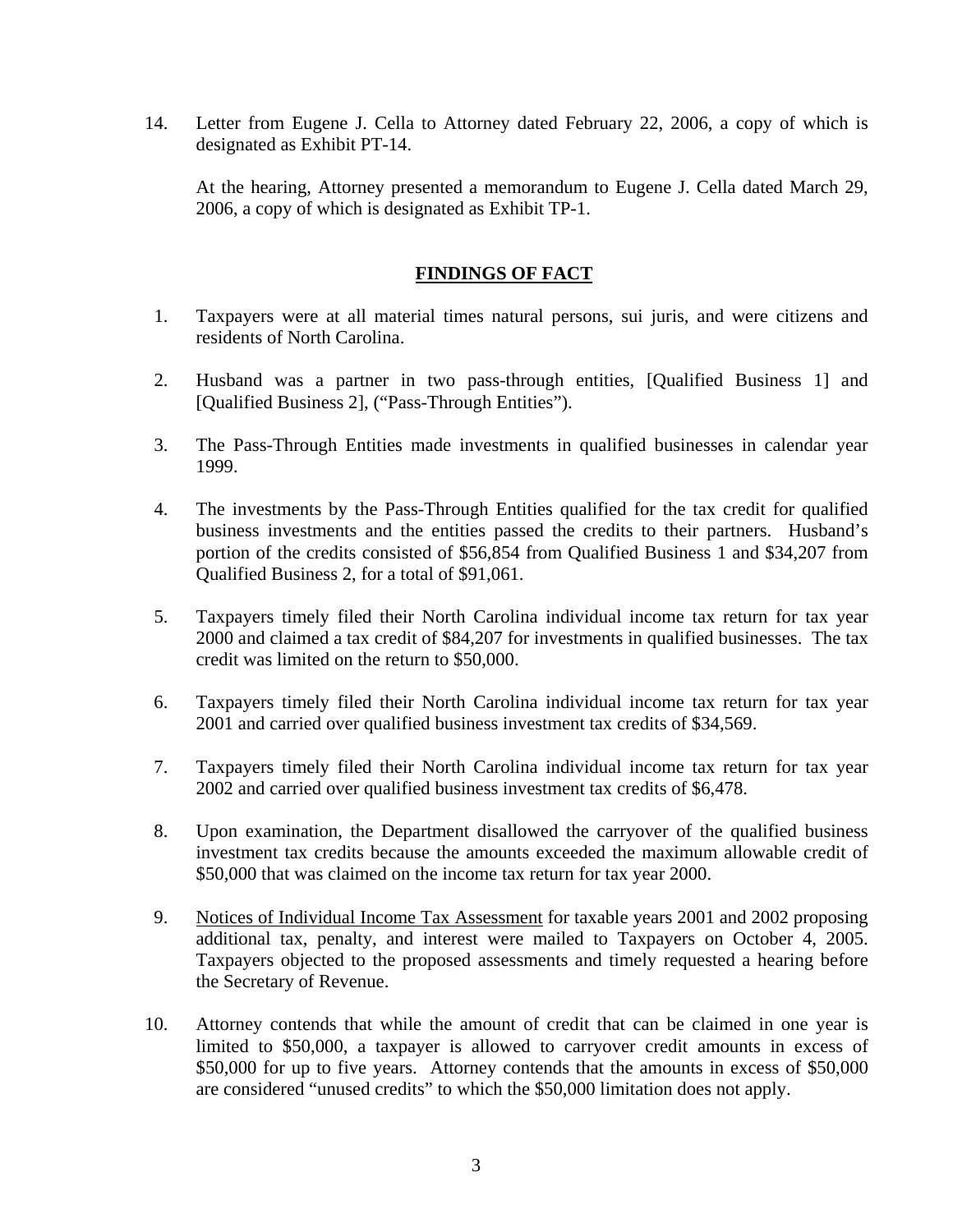11. The Department contends that no matter the amount or number of investments in qualified businesses in a single year, the maximum credit an individual will ever be entitled to claim for those investments is \$50,000, whether in one year or in succeeding years.

## **CONCLUSIONS OF LAW**

 Based on the foregoing findings of fact, the Assistant Secretary makes the following conclusions of law:

- 1. Pursuant to G.S. 105-163.011(b1), each individual who is the owner of a pass-through entity is allowed a credit for qualified business investments equal to the owner's allocated share of the credits for which the pass-through entity is eligible. The tax credit allowed to owners of pass-through entities is calculated and limited at the entity level and then allocated to the entity's owners.
- 2. Subject to the further limitations provided in G.S. 105-163.012, the credit is limited at the entity level to twenty-five percent (25%) of the amount invested and to a maximum of seven hundred fifty thousand dollars (\$750,000) for all investments in one year.
- 3. Pursuant to G.S. 105-163.011(b1), individual owners of pass-through entities are allocated the owner's share of the credit. If an individual owner cannot fully use the allocated credit, the credit may not be allocated to other owners.
- 4. After the entity level limitations are applied and an individual owner is allocated credit, a limitation applies at the owner level. Pursuant to G.S.  $105-163.011(b1)$ , the aggregate amount of credit allowed an individual for investments made in one year may not exceed fifty thousand dollars (\$50,000).
- 5. The further limitations provided in G.S. 105-163.012 reduce the credit to the amount of income tax imposed on a taxpayer less all other allowable credits except tax payments and, second, a global ceiling amount for credit taken by all taxpayers (i.e., \$6,000,000 ceiling in 2000).
- 6. G.S. 105-163.012(a) allows a carryover of "unused credit allowed under G.S. 105- 163.011." The phrase "unused credit allowed under G.S. 105-163.011" means the credit allowed which is the credit subject to the limitations of G.S. 105-163.011 including the \$50,000 individual limit.
- 7. The final sentence of G.S. 105-163.012(a) states, "The fifty thousand dollar (\$50,000) limitation on the amount of credit allowed a taxpayer under G.S. 105-163.011 does not apply to unused amounts carried forward under this subsection." The unused credit amount is the amount potentially carried forward which is the credit available after the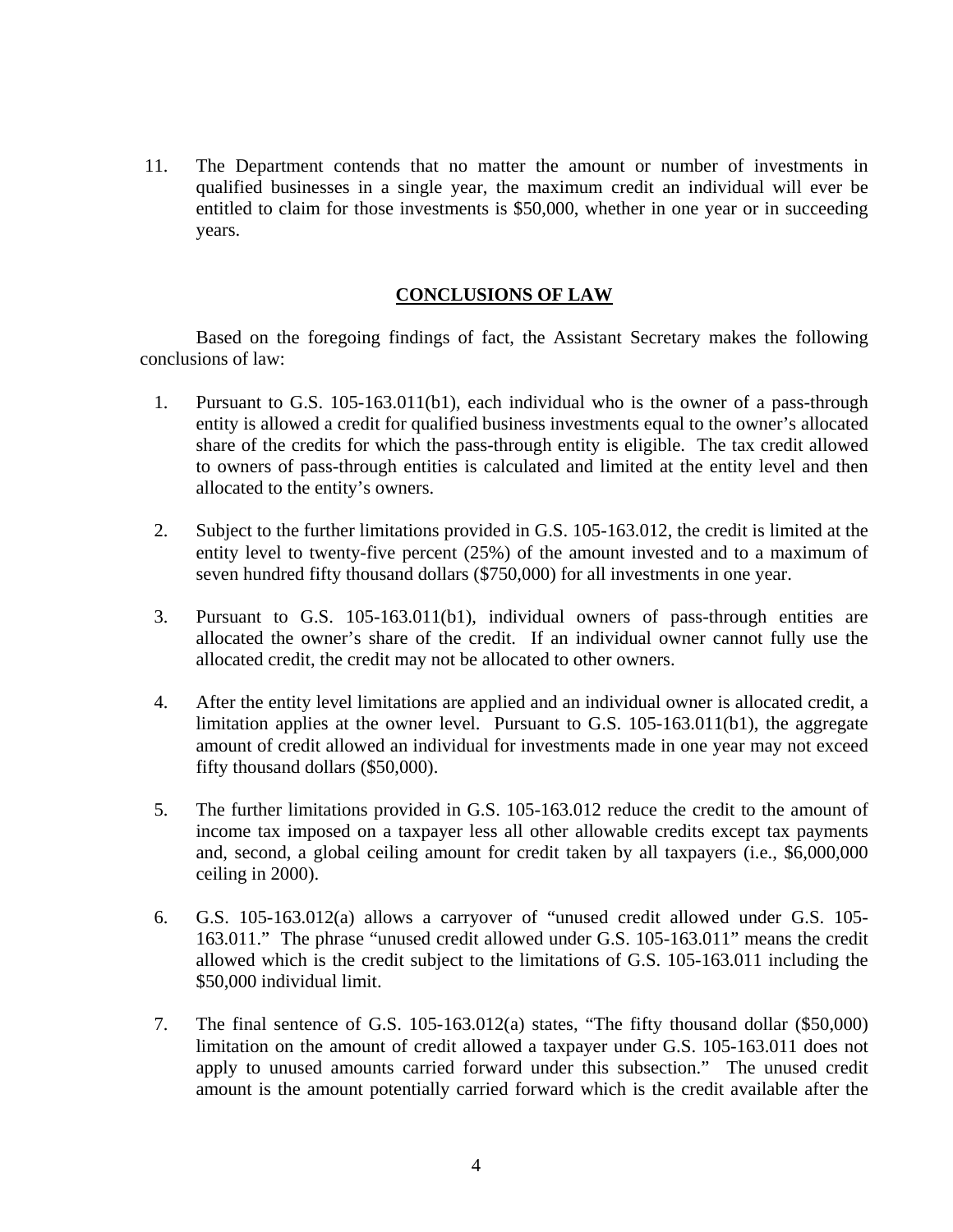limitations found in G.S. 105-163.011 are applied (including the \$50,000 individual limit).

- 8. Taxpayers misinterpret this final sentence of G.S. 105-163.012(a) and erroneously read the sentence with G.S.  $105-163.011(b1)$ . The final sentence of G.S.  $105-163.012(a)$  is expressly limited to "this subsection" which is G.S.  $105-163.012(a)$  – not any subsection of section 105-163.011.
- 9. The carryforward provision of G.S. 105-163.012(a) allows an individual taxpayer to carryforward any of the credit allowed in G.S. 105-163.011(b1) (i.e., \$50,000 maximum) which was limited by G.S. 105-163.012(a) due to other allowable credits or the amount of income tax imposed.
- 10. The final sentence of G.S. 105-163.012(a) prevents the \$50,000 limit of G.S. 105- 163.011(b1) from applying a second time to the same investment. Once the \$50,000 maximum of G.S. 105-163.011(b1) has been applied to investments made during a year, any carryovers under G.S. 105-163.012(a) are not subject to the \$50,000 limit in the carryover years. If a taxpayer made new investments every year and was limited by the \$50,000 for each year, the total carryover could theoretically buildup and exceed \$50,000, making a credit in excess of \$50,000 proper.
- 11. Taxpayers were allocated investment credits from the Pass-Through Entities in only one tax year, 1999, making the \$50,000 limit of G.S. 105-163.011(b1) the absolute maximum benefit from that year's investments.
- 12. Taxpayers were not limited by G.S. 105-163.012(a) due to other allowable credits or the amount of their tax liability.
- 13. Taxpayers have no carryover of the credit under G.S. 105-163.012(a) or under any other statute.
- 14. The amount of computed credit for one or more investments in a single tax year that exceeds \$50,000 cannot be claimed in any tax year.
- 15. Taxpayers' argument for an unlimited carryover would result in an individual receiving a tax credit of more than \$50,000 for one or more qualified business investments in a single year which is expressly prohibited by G.S. 105-163.011(b1).
- 16. For investments in qualified businesses, no matter the amount or number of investments in a single year, the maximum credit to which an individual will ever be entitled to claim for those investments is \$50,000. Taxpayers disregarded the statutory limitations and, in error, carried over to succeeding tax years amounts in excess of \$50,000. Because Taxpayers used the maximum \$50,000 credit, there was no "unused credit" available to be carried over to succeeding years.
- 17. The Secretary of Revenue is authorized to waive or reduce penalties.